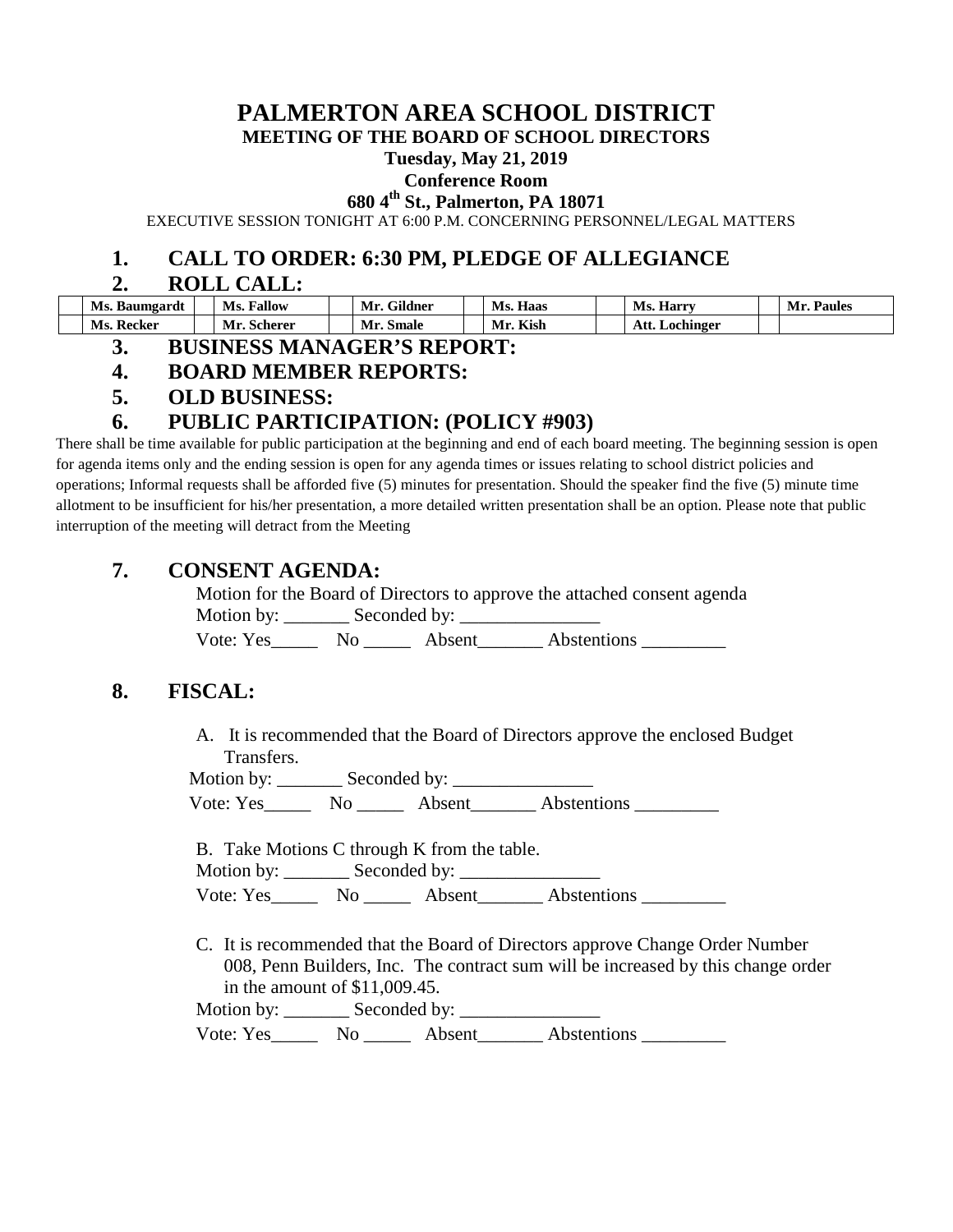|  |                                                                                                                                                                                                                                                                                                                                    | D. It is recommended that the Board of Directors approve Change Order Number     |
|--|------------------------------------------------------------------------------------------------------------------------------------------------------------------------------------------------------------------------------------------------------------------------------------------------------------------------------------|----------------------------------------------------------------------------------|
|  |                                                                                                                                                                                                                                                                                                                                    | 009, Penn Builders, Inc. The contract sum will be increased by this change order |
|  | in the amount of $$20,363.87$ .                                                                                                                                                                                                                                                                                                    |                                                                                  |
|  | $\mathbf{M}$ $\mathbf{M}$ $\mathbf{M}$ $\mathbf{M}$ $\mathbf{M}$ $\mathbf{M}$ $\mathbf{M}$ $\mathbf{M}$ $\mathbf{M}$ $\mathbf{M}$ $\mathbf{M}$ $\mathbf{M}$ $\mathbf{M}$ $\mathbf{M}$ $\mathbf{M}$ $\mathbf{M}$ $\mathbf{M}$ $\mathbf{M}$ $\mathbf{M}$ $\mathbf{M}$ $\mathbf{M}$ $\mathbf{M}$ $\mathbf{M}$ $\mathbf{M}$ $\mathbf{$ |                                                                                  |

| Motion by: | Seconded by: |        |             |
|------------|--------------|--------|-------------|
| Vote: Yes  | No.          | Absent | Abstentions |

E. It is recommended that the Board of Directors approve Change Order Number 010, Penn Builders, Inc. The contract sum will be increased by this change order in the amount of \$16,937.99.

Motion by: Seconded by:

| Vote: Yes | $N_{\Omega}$ | Absent | Abstentions |  |
|-----------|--------------|--------|-------------|--|
|           |              |        |             |  |

F. It is recommended that the Board of Directors approve Change Order Number 005R, Myco Mechanical. The contract sum will be increased by this change order in the amount of \$17,865.12.

Motion by: Seconded by:

| Vote: Yes | $N_{\Omega}$ | Absent | Abstentions |  |
|-----------|--------------|--------|-------------|--|
|-----------|--------------|--------|-------------|--|

G. It is recommended that the Board of Directors approve Change Order Number 006rev, Myco Mechanical. The contract sum will be increased by this change order in the amount of \$5,611.04.

Motion by:  $\frac{\text{Seconded by: }$ 

Vote: Yes No Absent Abstentions

H. It is recommended that the Board of Directors approve Change Order Number 007, Myco Mechanical. The contract sum will be increased by this change order in the amount of \$12,581.31.

Motion by: \_\_\_\_\_\_\_ Seconded by: \_\_\_\_\_\_\_\_\_\_\_\_\_\_\_

Vote: Yes\_\_\_\_\_\_\_ No \_\_\_\_\_\_\_ Absent\_\_\_\_\_\_\_\_ Abstentions \_\_\_\_\_\_\_\_\_\_

I. It is recommended that the Board of Directors approve Change Order Number 008, Myco Mechanical. The contract sum will be increased by this change order in the amount of \$5,324.81.

Motion by:  $\_\_\_\_\$  Seconded by:  $\_\_\_\_\_\_\_\_\_\_\_\_\_\_\_\_$ Vote: Yes\_\_\_\_\_\_\_ No \_\_\_\_\_\_ Absent\_\_\_\_\_\_\_ Abstentions \_\_\_\_\_\_\_\_\_

J. It is recommended that the Board of Directors approve Change Order Number 009, Myco Mechanical. The contract sum will be increased by this change order in the amount of \$11,190.71.

Motion by: Seconded by:

Vote: Yes\_\_\_\_\_\_\_\_\_ No \_\_\_\_\_\_\_\_ Absent\_\_\_\_\_\_\_\_\_ Abstentions

K. It is recommended that the Board of Directors approve Change Order Number 007, George J. Hayden Electric. The contract sum will be increased by this change order in the amount of \$42,940.00.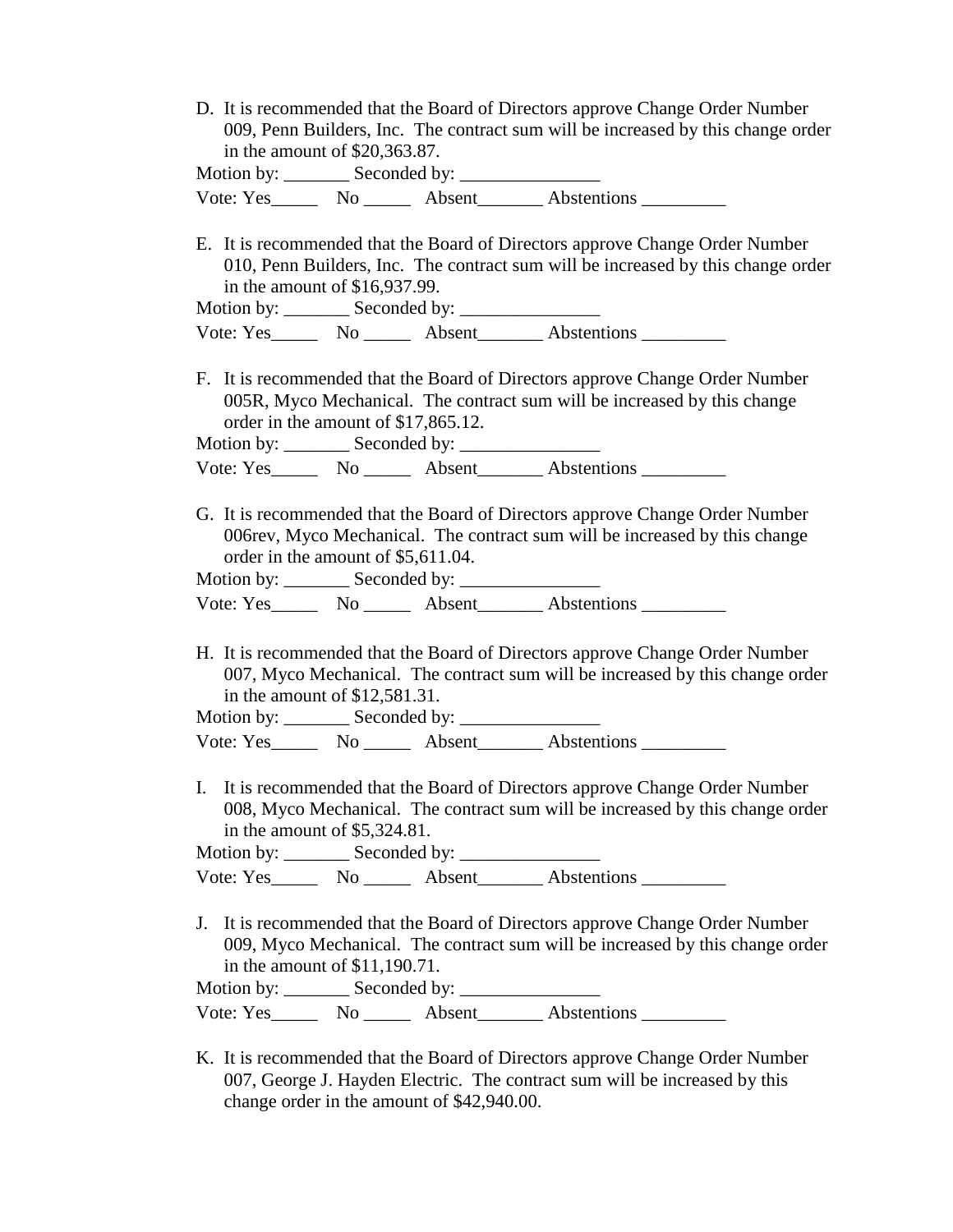Motion by: \_\_\_\_\_\_\_ Seconded by: \_\_\_\_\_\_\_\_\_\_\_\_\_\_\_ Vote: Yes No Absent Abstentions

L. It is recommended that the Board of Directors approve the proposed final budget with a 1 mil increase and expenditures total of \$34,032,948. The 2019-2020 Real Estate Tax mills will be set at 57.779. The final budget is set to be approved at the June 18, 2019 board meeting.

| Motion by: | Seconded by: |        |             |
|------------|--------------|--------|-------------|
| Vote: Yes  | No.          | Absent | Abstentions |

M. It is recommended that the Board of Directors approve the bid from CMG of Easton for the High School Painting and Flooring - Phase II project in the amount of \$459,000. (attachment)

Motion by: \_\_\_\_\_\_\_ Seconded by: \_\_\_\_\_\_\_\_\_\_\_\_\_\_\_ Vote: Yes No Absent Abstentions No and Abstentions No Abstentions No Abstentions No Abstentions No Abstentions No

### **9. OTHER**

A. It is recommended that the Board of Directors approve the separation agreement with Scot Engler effective as per the terms of the agreement.

Motion by: \_\_\_\_\_\_\_ Seconded by: \_\_\_\_\_\_\_\_\_\_\_\_\_\_\_

Vote: Yes\_\_\_\_\_\_\_ No \_\_\_\_\_\_\_ Absent\_\_\_\_\_\_\_\_ Abstentions \_\_\_\_\_\_\_\_\_\_\_

B. Take motion C from the table.

Motion by: \_\_\_\_\_\_\_ Seconded by: \_\_\_\_\_\_\_\_\_\_\_\_\_\_\_ Vote: Yes No Absent Abstentions

C. It is recommended that the Board of Directors accept and approve the second reading of the following policies:

Policy #705 Safety

Policy #709 Security of Buildings and Grounds

Policy #907 School Visitors

Motion by: \_\_\_\_\_\_\_ Seconded by: \_\_\_\_\_\_\_\_\_\_\_\_\_\_\_

Vote: Yes\_\_\_\_\_\_\_ No \_\_\_\_\_\_\_ Absent\_\_\_\_\_\_\_\_ Abstentions \_\_\_\_\_\_\_\_\_\_\_\_\_\_\_\_\_\_\_\_\_\_\_\_\_

### **10. INFORMATION ITEMS:** (Enclosures)

- A. Enrollment, April 30, 2019
- B. LCCC Board Meeting Minutes, April 4, 2019
- C. LCCC President's Desk Newsletter, April 2019
- D. Avenger, April 26, 2019
- E. Board Summary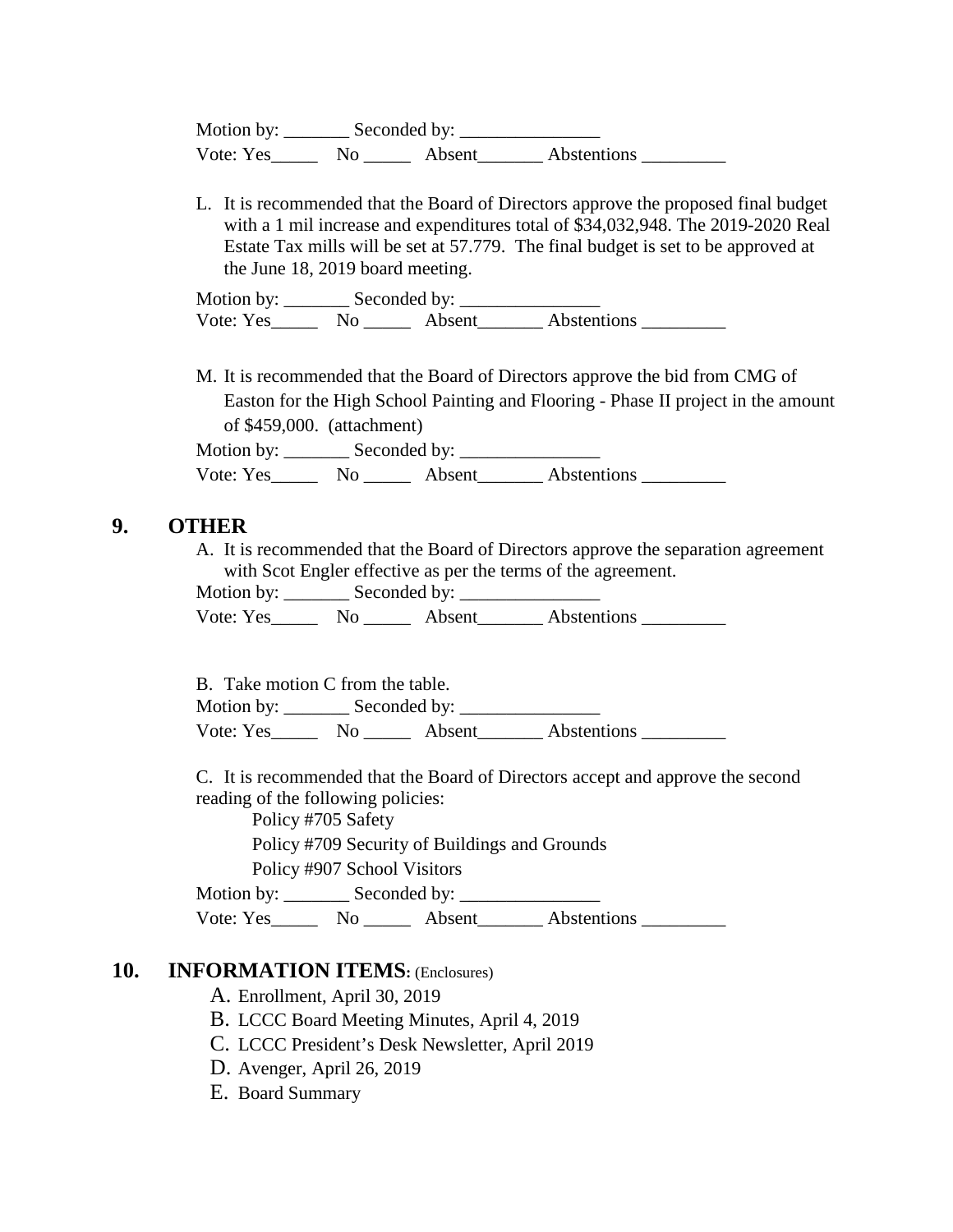# **11. PUBLIC PARTICIPATION:**

# **12. FOR THE GOOD OF THE ORDER:**

### **13. ADJOURNMENT:**

 Motion by: \_\_\_\_\_\_ Seconded by: \_\_\_\_\_\_\_\_\_\_\_\_\_\_\_\_\_\_ Vote: Yes\_\_\_\_\_\_\_\_\_ No \_\_\_\_\_\_\_\_ Absent\_\_\_\_\_ Abstentions \_\_\_\_\_\_\_\_\_\_

## **PASD MEETING SCHEDULE:**

**Workshop:** Tuesday, June 4, 2019 at 5:30 PM **BOE Meeting:** Tuesday, June 18, 2019, at 6:30 PM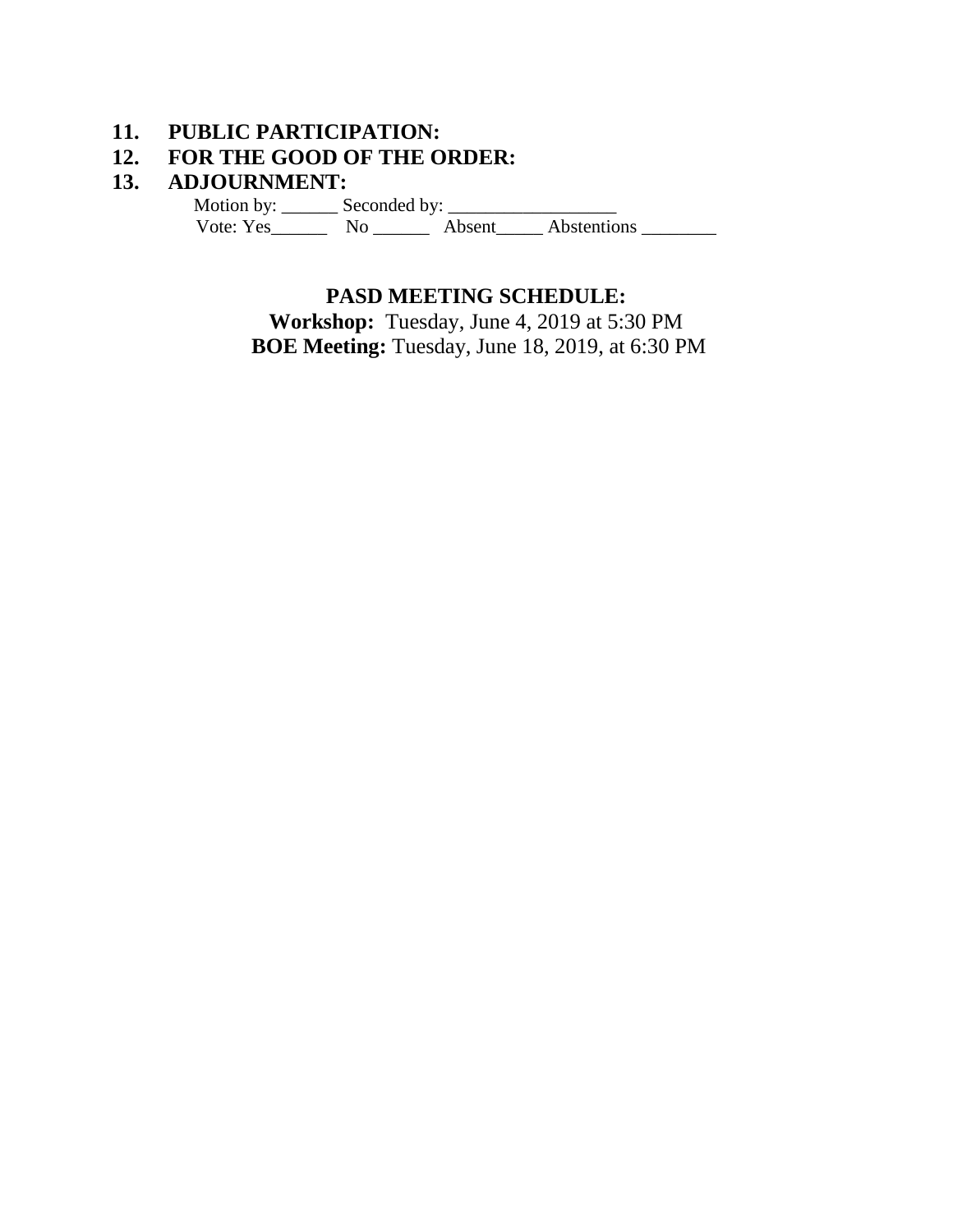# **PALMERTON AREA SCHOOL DISTRICT Consent Agenda**

### **Tuesday, May 21, 2019**

### **1. MEETING MINUTES:** (Enclosure 1)

Approve the minutes from April 16, 2019 meeting and Facility Committee Minutes.

# **2. APPROVAL OF FINANCIAL REPORTS FOR DISTRICT ACCOUNTS:**

Approve the financial reports listed below:

- A. TREASURER'S REPORT (Enclosure 2)
- B. ACCOUNTS PAYABLE (Enclosure 3)

### **3. FISCAL:**

- A. Palmerton Area School District to approve the Therapy Services Contract with Pediatric Therapeutic Services for the 2019-2020 school year. (as submitted)
- B. Authorize the Business Manager to sign the Services and Fees Estimate from The Retirement Advantage for services related to the GASB 75 valuation for the fiscal years ending 6/30/2020 and 6/30/2021 in the amount of \$3,470.

## **4. PERSONNEL:**

- A. Approve the attached tuition reimbursement.
- B. Approve Thomas McLaughlin as substitute Superintendent for the remainder of the  $2018-2019$  school year, retroactive to May  $6<sup>th</sup>$ , 2019, with an additional stipend of \$136.45 per day.
- C. Approve the following summer employees at the rate of \$7.25/hour, 28 hours/week, effective Monday, June 17, 2019 and will end on Thursday, August 22, 2019
	- 1. Egan Bellesfield
	- 2. Jacob Green
	- 3. John Iles
	- 4. Lauren Markley
	- 5. Eric Schafer
	- 6. Jenna Thornton
	- 7. Kayla Thornton
	- 8. Israel Valentin
- D. Approve Janet Sager as a substitute Instructional Assistant, effective May 22, 2019
- E. Approve the resignation of Kristin Anglemyer, cafeteria employee, effective May 3, 2019
- F. Approve Troy Rocco as groundskeeper, at the salary of \$46,010 (as per PAESPA contract), effective July 1, 2019.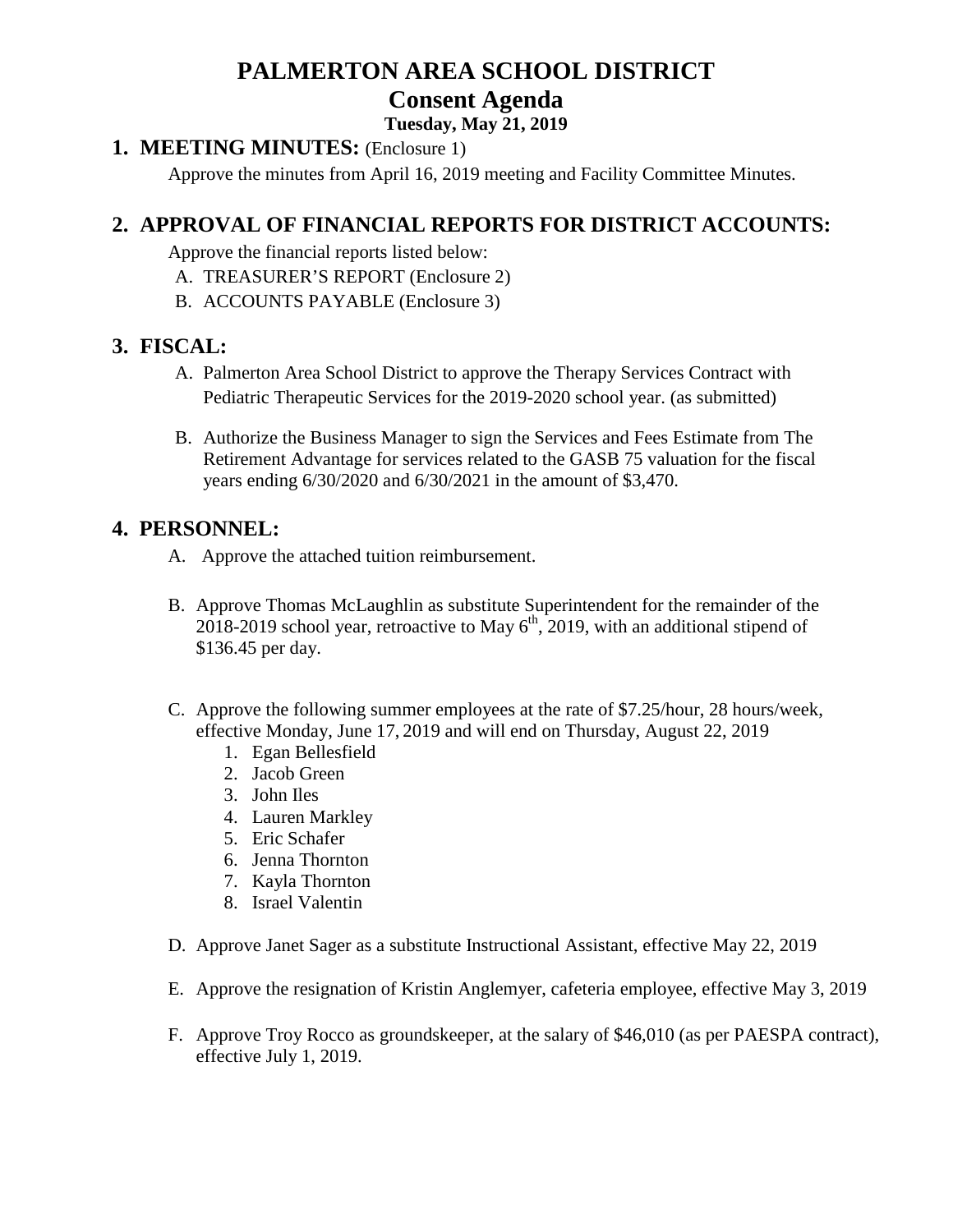- G. Approve the removal of the following teachers from our substitute teacher list:
	- 1. Christina Bradley
	- 2. Sarah Fink
	- 3. Ashley Gutzeit
	- 4. Ann Quinn-May
	- 5. Kasi Poherence
	- 6. Linda Vella
	- 7. Abby Ward
	- 8. Ryan Wentz
	- 9. Heather Werner.
- H. Approve the removal of the following Instructional Assistants/Secretaries from our substitute list:
	- 1. Kathleen Aurora
	- 2. Billie Jo Moyer
- I. Approve Tammy Hoffman as a mentor for Amanda Sechrist.
- J. Approve tenure status for the following teachers who have attained 3 years of satisfactory service in the Palmerton Area School District:
	- 1. Kayla Creed
	- 2. Shanna O'Gurek
	- 3. Justin Petersen
	- 4. Laura Thomas, School Nurse
- K. Approve the following short-term volunteers for Spring Day, Friday May 31st at Palmerton Area HS:
	- 1. Carlene Andress
	- 2. Marge Beahm
	- 3. Tiffani Christman
	- 4. Jamie Drake
	- 5. Valerie Heimbach
	- 6. Mary Jo King
	- 7. Nicole Lombardi
	- 8. Melissa Martinez
	- 9. April Mujevic
	- 10. Danielle Paules
	- 11. Tammy Recker
	- 12. Sheila Reis
	- 13. Erin Snyder
	- 14. Jenny Serfass